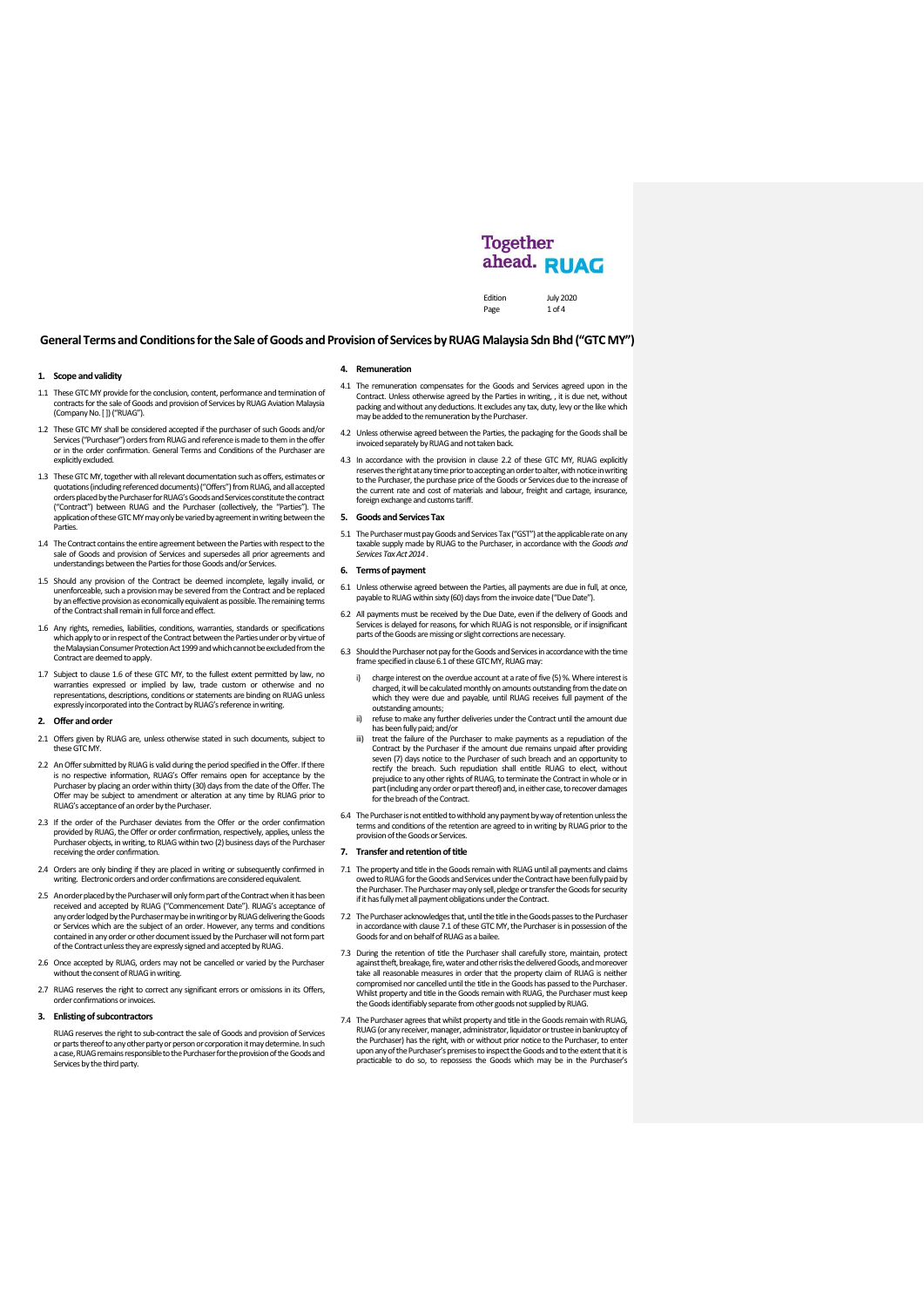possession, custody or control when payment is overdue under the Contract. In such case, the Purchaser will be responsible for RUAG's costs and expenses in exercising its rights.

## **8. Delivery and default of delivery**

- 8.1 Unless otherwise agreed in writing, RUAG shall deliver Goods to the Purchaser from RUAG's facility or warehouse. Partial deliveries are permitted. RUAG may deliver Goods in advance of the delivery schedule.
- 8.2 RUAG will use reasonable endeavours to meet any delivery or completion date quoted but such date or time is a bona fide estimate only according to information available to RUAG from its makers and shippers at the time of Offer and is not to be construed as a fixed date or time unless specifically agreed to by RUAG in writing.
- 8.3 Delivery dates are considered adhered to if, prior to their expiry, the notification of dispatch or readiness for acceptance of RUAG has been sent to the Purchaser.
- 8.4 Any delivery or completion date shall be extended in respect of any delay relating to either instructions given by, or lack of instructions from, the Purchaser, or any other acts or omissions of the Purchaser or those for whom the Purchaser is responsible, including any delay or withdrawal of access by the Purchaser to the premises required for the purpose of fulfilling the Contract.

# **9. Force Majeure**

- 9.1 RUAG shall not be held responsible for failure to perform or delay in performing any of its contractual obligations if such failure or delay is due to unforeseeable events beyond RUAG's reasonable control ("Force Majeure"), including but not limited to<br>acts of God, war, insurrection, epidemics, sabotage, labour disputes, strikes, lock-outs,<br>shortages of labour, interruption or delays i equipment or machinery breakdown, failure or delays of RUAG's source of supply shortage in material or energy, acts, orders or priorities of any government, embargo and any other cause whether arising from natural causes, human agencyor anything beyond the reasonable control of RUAG.
- 9.2 RUAG shall notify the Purchaser in writing within two (2) weeks following the occurrence of any event of Force Majeure citing this clause in said notice and shall supply all relevant information about its effects on the performance of the Contract.
- 9.3 Unless otherwise agreed in writing between the Parties, if RUAG is unable to perform the Contract because of Force Majeure, RUAG is temporarily excused from performance while the incident of Force Majeure is occurring and is obligated to perform once the incident ends. RUAG shall not be subject to damage claims.
- 9.4 In case the duration of Force Majeure exceeds six (6) months, the Parties will have the right to terminate the Contractimmediately. Contractual obligations performed shall be remunerated. If the purchase price has been paid by the Purchaser in full, RUAG will refund the purchase price less the accrued cost and expenses of the contractual obligations.

#### **10. Place of performance**

Unless otherwise agreed in writing between the Parties, RUAG's premises are the place of performance

## **11. Transfer of Risk**

- 11.1 Unless otherwise agreed in writing between the Parties, upon delivery of the Goods<br>to the Purchaser, the Purchaser will carry the risk and become responsible for loss of,<br>or damage to, the Goods, except where RUAG is
- 11.2 If repair services are required to be performed on the Purchaser's Goods at RUAG's facility, the Purchaser shall be responsible for, and shall retain the risk orloss of, such Goods at all times, except where RUAG is responsible for damage to the Goods while stored or held at RUAG's facility and where such damage is caused by RUAG's negligence.

#### **12. Termination**

<span id="page-1-0"></span>12.1 In addition to any other remedies that RUAG may have in law, RUAG may terminate or suspend the Contract or any part thereof ifthe Purchaser:

- i) fails to pay any amount when due under the Contract and such failure continues for fourteen (14) days after the Purchaser's receipt of a written notice
- demanding payment("Notice of Demand")from RUAG; ii) has not otherwise performed or complied with any of the terms and conditions of this Contractin whole or in part; and/or

iii) becomes insolvent, files a petition for bankruptcy or commences or has commenced against it proceedings relating to bankruptcy, receivership, receivership,

Page

- 12.2 If the Contract (or parts thereof) is terminated, as specified in clause 12.1 of these GTC MY<sub></sub>
	- i) RUAG will have an immediate right to re-possession of the Goods held by the Purchaser but for which the full purchase price has not been paid in respect of
	- the Goods; and ii) all other debts owed to RUAG by the Purchaser will become due and payable and must be paid by the Purchaser on demand by RUAG, on the terms of the Notice of Demand from RUAG.
- 12.3 RUAG, in addition to any other rights of termination it has under this Contract may, at any time and for any reason, terminate the performance of Services for convenience<br>by written notification within thirty (30) days. Written notification must be provided to the Purchaser, stating that this Contract, or a specified part of this Contract, is terminated without any further obligations from RUAG. Such termination shall explicitly not constitute default.

## **13. Inspection and acceptance**

- 13.1 The contractual partner shall inspect the subject matter of contract within 7 calendar days and notify defects in writing, otherwise it shall be considered approved. The subject matter shall also be deemed accepted upon the successful initiation of productive operation.
- 13.2 If, during the acceptance inspection, minor defects are detected, acceptance takes place anyway and the acceptance inspection is completed. RUAG subsequently remedies the detected defects.
- 13.3 If, during the acceptance inspection, major defects are detected, acceptance is postponed. RUAG remedies detected defects and notifies the Purchaser of a new acceptance date.

#### **14. Warranty**

- 14.1 RUAG warrants that the Goods will comply with any description contained in the relevant sales confirmation (if any) and with the standard specification for the Goods. Goods shall be delivered free from defects in material, workmanship and title and Services shall be performed in a competent and diligent manner in accordance with any mutually agreed specifications. If the Contract is an agreement for the supply of consumer goods, this warranty is provided in addition to other rights and remedies which the Purchaser is entitled to under the Malaysian Consumer Protection Act 1999 and any other law relating to the provision of the Goods and Services.
- <span id="page-1-1"></span>14.2 If the Goods supplied or Services performed by RUAG do not satisfy the warranties specified in clause 14.2of these GTC MY, the Purchaser shall promptly notify RUAG in writing prior to expiration of the warranty period. RUAG shall, at no cost to the Purchaser and at its option:
	- repair such Goods
	- replace defective Goods with the same or equivalent goods;
	- iii) re-perform defective Services; or<br>iv) refund to the Purchaser the conti iv) refund to the Purchaser the contract price of such Goods or Services.

This warranty does not extend to include RUAG's labour costs. The Purchaser shall bear the costs of access for RUAG's remedial warranty efforts (including removal and replacement of systems, structures or other parts of the Purchaser's facility), deinstallation, decontamination, re-installation and transportation of defective Goods to RUAG and back to Purchaser. The warranty cover for repaired or replaced Goods will expire on the same date as the warranty for the rest of the Goods or Services.

- 14.3 The warranty does not apply in respect of defects due to or arising from
	- i) incorrect or negligent handling, disregard of operating or maintenance instructions, overloading, unsuitable operating conditions, defective building work, lightning, accident, neglect, faulty erection, acts of God, causes beyond RUAG's control, and unauthorised repairs or alterations; and ii) normal wear and tear.
	-
- 14.4 This warranty only applies if
	- iii) the Goods have been properly handled, located, used, maintained and stored;<br>iv) defects occur within twelve (12) calendar months after the Goods have been<br>delivered to the Purchaser or, if delivery was delayed for rea control then within twelve (12) calendar months of deliveries or within eighteen

ahead. RUAG

**Together** 

Edition July 2020<br>Page 2 of 4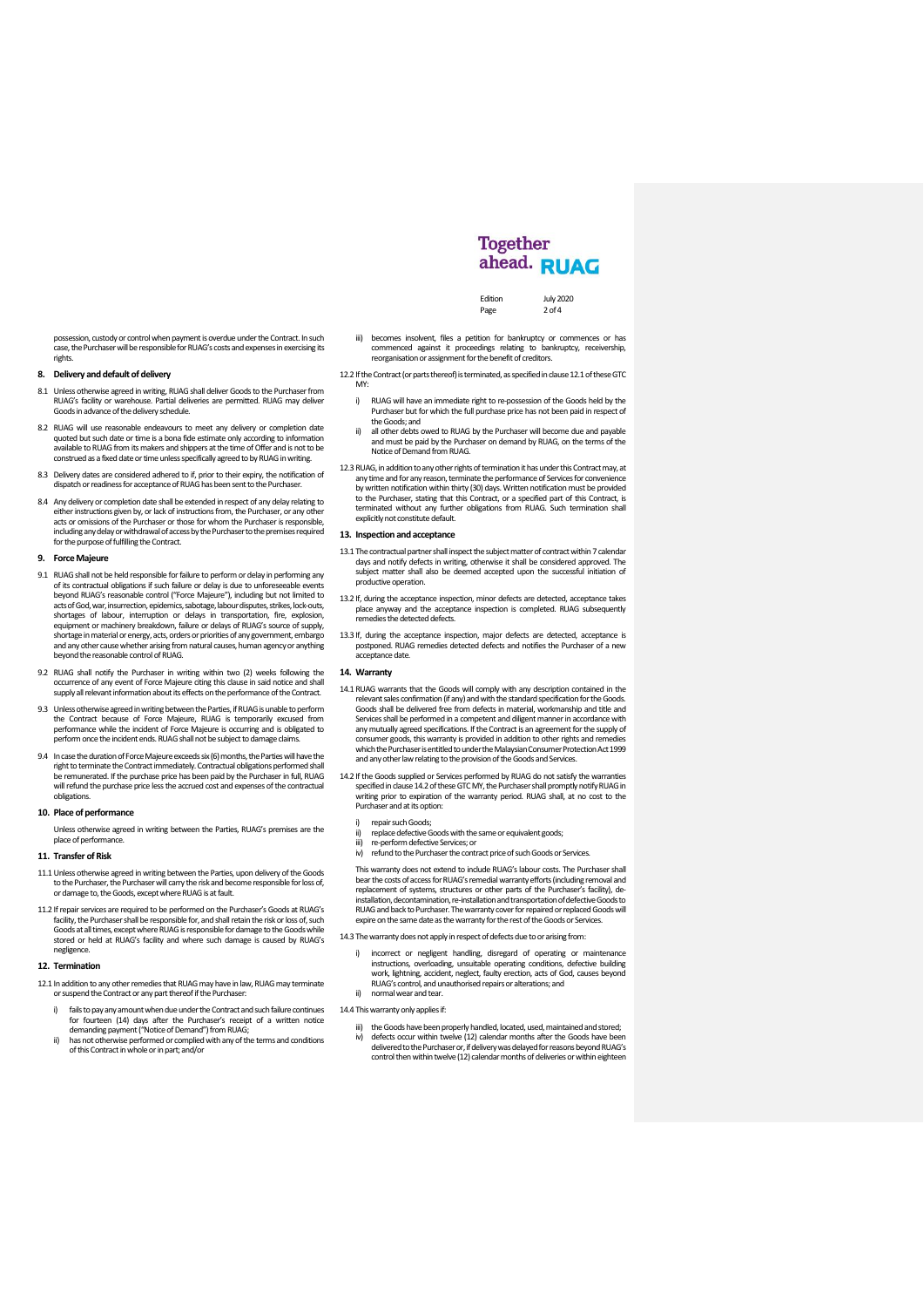(18) calendar months after RUAG first notified the Purchaser that RUAG was ready to deliver the Goods (whichever period expires earlier); v) defects occur within six (6) calendar months after the Services have been

- performed; vi) RUAG is notified in writing within seven (7) days of the alleged defect first coming
- to the notice of the Purchaser; vii) the Purchaser returns the defective Goods to RUAG, or if necessary and at the
- sole discretion of RUAG, to the works where such Goods were manufactured or assembled, free of charge; and viii) the Purchaser has fulfilled all of his contractual obligations under the Contract.

## **15. Limitation of Liability**

- 15.1 Notwithstanding anything else contained in the Contract to the contrary, and except to the extent that this Contract applies to a <mark>consumer </mark>as defined in the Malaysian<br>Consumer Protection Act 1999, RUAG shall not be liable (to the fullest extent permitted at law) whether by way of indemnity, guarantee, or by reason of any breach of contract, or of statutory duty or by reason of tort (including but not limited to negligence) or any other legal principle or doctrine for:
	- i) any loss of profits, loss of use, loss of revenue or loss of anticipated savings or for any financial or economic loss (whether direct or indirect) or for any
	- consequential or indirect loss or damage whatsoever; or ii) any other amount in aggregate with any other liability (being any past, present or future liability) to which this clause applies, that exceeds the aggregate value<br>of all payments of the Contract price made under these GTC MY (except in<br>relation to a consumer contract, as defined in the Malay Protetcion Act 1999).
- 15.2Otherwise, where it is permitted under the Malaysian Consumer Protection Act 1999 or otherwise at law to do so the remedies in clause [14.2o](#page-1-1)f these GTC MYwill apply.

#### **16. Indemnity**

The Purchaser shall keep RUAG indemnified against all costs, claims, demands, expenses and liabilities of any nature including without prejudice to the generality of expenses and liabilities of any nature, including, without prejudice to the generality of<br>the foregoing, dains of death, personal injury, damage to property and consequential<br>loss (including loss of profit) which may be ma attributable to any breach of the Contract or guarantee by, or negligence of, RUAG or its duly authorised employee or agent.

#### **17. Licenses and export regulations**

- 17.1 The sale, resale or other disposition of the Goods and any related technology or documentation may be subject to export control laws, regulations and orders of<br>Malaysia and may be subject to the exportand/or import control laws and regulations<br>of other countries (e.g. ITAR). The Purchaser agrees to ful regulations and orders and acknowledges that it shall not directly or indirectly export<br>any Goods to any country to which such export or transmission is restricted or<br>prohibited. The Purchaser acknowledges its responsibili .<br>export, re-export or import and discloses to RUAG on request all relevant information as may be required for the performance of the Contract.
- 17.2 Insofar as the Purchaser provides goods for the performance by RUAG, the Purchaser<br>keeps informed at all times about national and international export regulations (e.g.<br>TTAR) and notifies RUAG immediately in writing, these provisions in whole or in part.
- 17.3 RUAG shall not be liable for any loss or damage arising from controls referred to in clause 17.1 of these GTC MY or any other restrictions imposed by other legislation on<br>the resale or use of the Goods.
- 17.4 If the manufacture or use or sale of the Goods is forbidden or restricted by any competent government authority, any costs or expenses incurred by RUAG in connection with the Contract shall be paid by the Purchaser.
- 17.5 Where applicable for goods provided by the Purchaser for the performance Purchaser shall provide, no later than at the time of acceptance of the contract, the following minimum information:
	- The customs tariff numbers of the country of consignment, and the countries of origin of all goods.

- For controlled goods, the relevant national export control numbers must be indicated and, if the goods and/or services are subject to U.S. export regulations, the U.S. Export Control Classification Numbers (ECCN) or classification numbers of the International Traffic in Arms Regulations (ITAR) must be specified.

Page

Edition July 2020<br>Page 3 of 4

**Together** ahead. RUAG

- Proofs of preferential origin as well as conformity declarations and marks of the country of consignment or destination are to be submitted without being requested; certificates of origin upon request.

## **18. Emerging intellectual property rights**

- 18.1 Intellectual property rights (copyrights, patent rights etc.) that are created during the performance of the Contract, particularly on works, concepts, hardware individual software including source code, program description in written or machine-<br>readable form specially developed by RUAG, belong to RUAG.
- 18.2 The Purchaser is granted a non-transferable and non-exclusive right to use the emerging intellectual property rights within the purpose of the Contract. In case of software this right includes the use on the hardware as agreed and their successor systems. For a changed operating system or higher performance class the modification and extension of the right of use requires the approval of RUAG.
- 18.3 Both Parties are entitled to use and dispose of ideas, procedures and methods which are not protected by law, but without being under the obligation to disclose them.

#### 19. Pre-Existing intellectual property rights

- 19.1 Pre-Existing intellectual property rights (copyrights, patent rights etc.) remain with RUAG or third parties.
- 19.2 The Purchaser is granted a non-exclusive and non-transferable right to use the preexisting intellectual property rights for the agreed purposein the Contract.
- 19.3 If RUAG supplies any Goods or Services in accordance with the Purchaser's specifications or using the Purchaser's goods, the Purchaser shall indemnify RUAG from and against all actions, claims, demands, costs, expenses and liabilities arising in connection with any alleged or actual infringement of the intellectual property rights of a third party.

## **20. Infringement of intellectual property rights**

- 20.1 RUAG shall defend and indemnify the Purchaser against any claim by a third party alleging that Goods or Services furnished under the Contract infringe a patent in effect, or any registered copyright or trademark, provided that the Purchaser:
	- i) promptly notifies RUAG in writing of such claim;<br>ii) makes no admission of liability and does not take
	- makes no admission of liability and does not take any position adverse to RUAG; iii) gives RUAG sole authority to control defence and settlement of the claim; and iv) provides RUAG with full disclosure and reasonable assistance as required t iv) provides RUAG with full disclosure and reasonable assistance as required to defend the claim. This includes, to the extent permitted by law, that the
	- Purchaser permits RUAG to conduct a possible trial and be responsible for the<br>measures and instructions for a settlement in court or out of court of the lawsuit.<br>In the case of a trial, the Purchaser shall consult RUAG imm he takes first damage-reducing measures.
- 20.2 Clause 20.1 of these GTC MY shall not apply and RUAG shall have no obligation or liability with respect to any claim based upon:
	- i) Goods or Services that have been modified, or revised;<br>ii) the combination of any Goods or Services with other
	- ii) the combination of any Goods or Services with other goods or services when such combination is a basis of the alleged infringement;
	- iii) failure of the Purchaser to implement any update provided by RUAG that would
	- have prevented the claim; iv) unauthorised use of Goods or Services; or
	- v) Goods or Services made or performed to the Purchaser's specifications.
- 20.3 Should any Goods or Services, or any portion thereof, become the subject of a claim, RUAG may, at its option:
	- i) procure for the Purchaser the right to continue using the Goods or Services, or applicable portion thereof;
	- ii) modify or replace themin whole or in part to make it non-infringing; or iii) failing i) or ii), take back infringing Goods or Services and refund the price received by RUAG attributable to the infringing Goods or Services.
- 20.4 Clause 20 of these GTC MY states RUAG's exclusive liability for intellectual property infringement relating to the provision of its Goods and Services.

**Kommentiert [CK1]:** For your reference a "consumer" is defined by the Consumer Protection Act 1999 to mean a  $\frac{1}{2}$ 

(a) acquires or uses goods or services of a kind ordinarily acquired for personal, domestic or household purpose, use or consumption; and

(b) does not acquire or use the goods or services, or hold himself out as acquiring or using the goods or services, primarily for the purpose of: (i) resupplying them in trade;

(ii) consuming them in the course of a manufacturing process; or (iii) in the case of goods, repairing or treating, in trade, other

goods or fixtures on land.